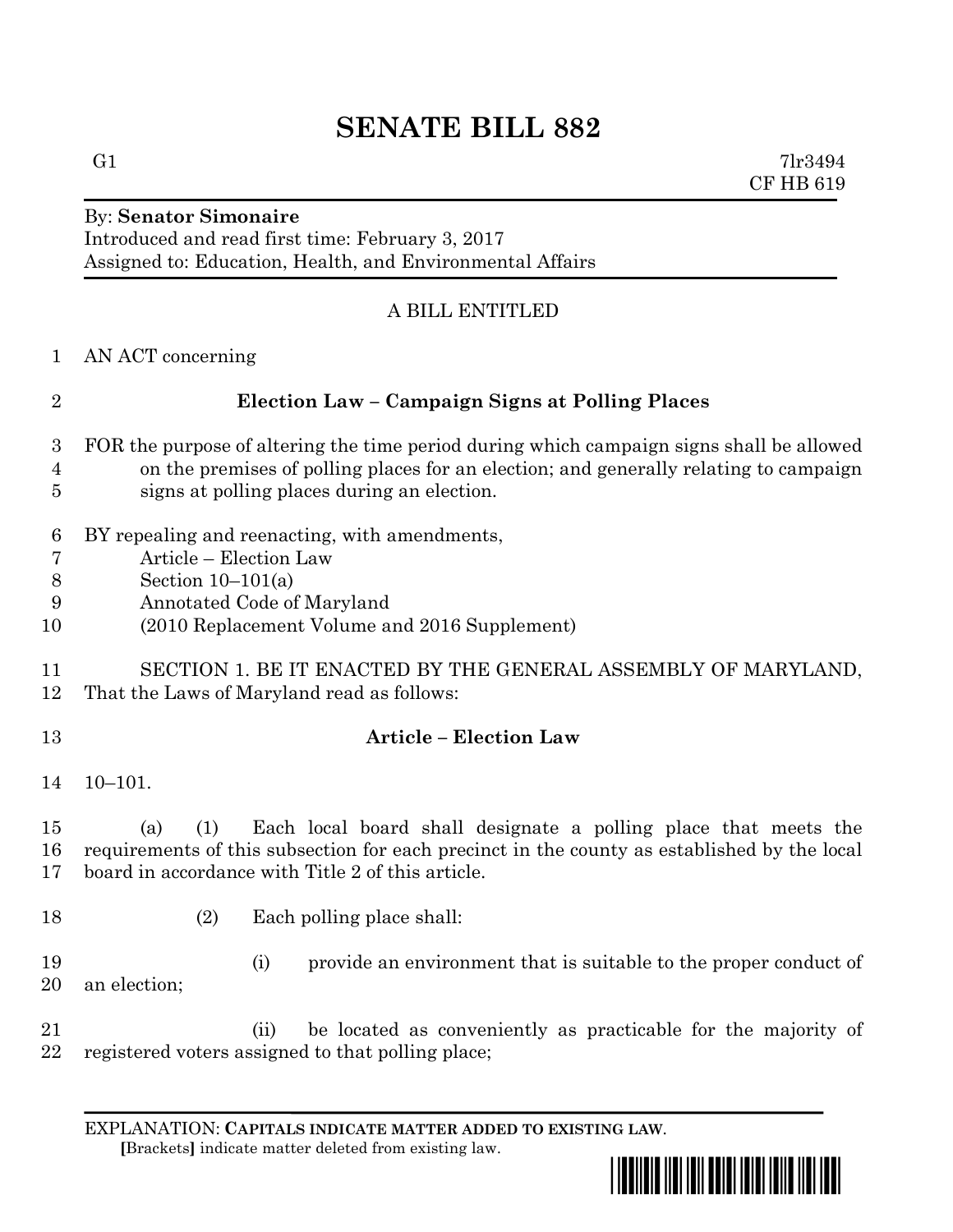### **SENATE BILL 882**

 (iii) except as authorized in paragraph (4) of this subsection, be in a public building;

 (iv) be in the precinct that it serves unless no suitable location for a polling place can be found within that precinct, in which case the board may establish the polling place in an adjacent precinct; and

 (v) whenever practicable, be selected and arranged to avoid architectural and other barriers that impede access or voting by elderly and physically disabled voters.

 (3) (i) The public official responsible for the use of any public building requested by a local board for a polling place shall make available to the local board, without charge, the space that is needed in the building for the proper conduct of an election.

 (ii) Light, heat, and custodial and janitorial services for the space shall be provided to the local board without charge.

 (iii) 1. Subject to subsubparagraph 2 of this subparagraph, electioneering shall be allowed on the premises of the public building up to the electioneering boundary established under § 16–206(b) of this article.

 2. Campaign signs shall be allowed on the premises of the public building, at a minimum, from:

 A. **[**7**] 4** p.m. the day immediately preceding election day until 8 a.m. on the day immediately following election day; and

 B. **[**7**] 4** p.m. the day before an early voting period begins under § 10–301.1 of this title until 8 a.m. the day after the early voting period ends.

 (4) (i) If suitable space in a public building is not available, a local board may pay a reasonable fee for the use of space in a privately owned building.

25 (ii) A polling place may not be located in a privately owned building unless the owner of the building agrees to:

 1. allow electioneering on the premises up to the 28 electioneering boundary established under  $\S 16-206(b)$  of this article; and

 2. allow campaign signs on the premises, at a minimum, from:

 A. **[**7**] 4** p.m. the day immediately preceding election day until 8 a.m. on the day immediately following election day; and